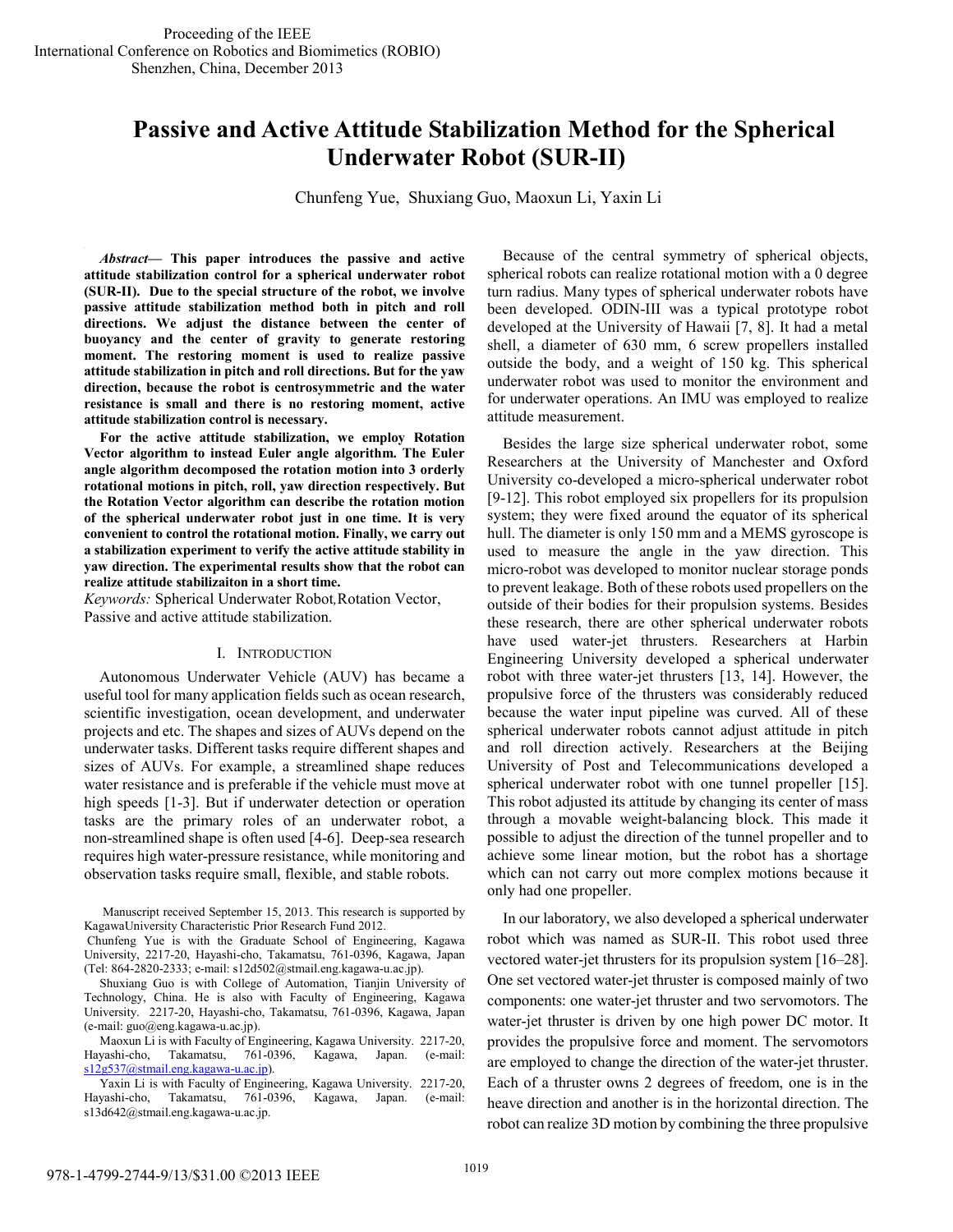forces. In [23], Dr. Lin analyzed the propulsion system in detail. The propulsion system was assembled inside the spherical hull to reduce its effects on robot flexibility and to limit damage from possible impacts as shown in Fig. 1. The body coordinates system XYZ is defined in the Fig 1 (b). Because the robot is centrosymmetric, we just selected one of the thrusters as the head of the robot. The other two provided the propulsive force when the robot moves in horizontal direction.



(a) Side view (b) Top view

Fig. 1. The prototype of spherical underwater robot (SUR-II)

Attitude stability is a very important feature to an underwater robot, because all of the underwater tasks need a stable working condition. For underwater vehicle attitude stabilization, other researchers always selected passive method to balance the turbulence. In our research, besides the passive stabilization, we also want to realize active stabilization. The vectored water-jet thrusters will be used to active attitude stabilization. In addition, the torque of passive stabilization can be adjusted according to the user need.

The paper is organized as follows: The section II introduced the mechanical structure and the principle of passive stabilization. And then in the section III, the attitude measurement and active stabilization method were introduced in detail. After that an attitude stability experiment has been carried out in section IV. Finally, the conclusion and future work are listed in section V.

## II. THE FEATURES OF SPHERICAL UNDERWATER ROBOT





is shown in Fig.2. In the vertical direction, the waterproof box is supported by 4 long screws with 100mm. The cover of water-proof box is fixed by 8 short screws to avoid the water flow into the water proof box. A ring seal is also used to enhance sealing performance. The propulsion system is fixed on the triangular support. The propulsion system contains 3 vectored water-jet thursters. Each of the thruster has 2 rotational degrees of freedom. The range of rotation from −90 to +60 degrees in the vertical direction. The range of rotation from −30 to +30 degrees in the horizontal direction.

In this robot, because the volume of water proof box is big and the weight is light, buoyancy is decided by the water proof box. The buoyancy forces are almost determined by the waterproof box. The position of water proof box can be adjusted by 4 long screws. Hence, the center of buoyancy is adjustable. It is that means d which is the distance between COB and COG is adjustable. The detail information shows in Fig.3(a). When the robot does the roll or pitch motion in the horizontal plane. The torque M will be generated to prevent the robot dumping. This is the passive stabilization method in pitch and roll direction. Because the centrosymmetric shape, in yaw direction, the robot cannot keep stable by itself. Active stabilization control is necessary.



Fig. 3. The passive stabilization principle (SUR-II)

XYZ is the body coordinate systems. ENU is the inertia coordinate system. COB is the center of buoyancy. GC is geometric center. COG is the center of gravity.The d is the distance between the COB and COG, M is the torque when the robot roll and pitch.

In the ENU coordinate system, we can describe the robot according to the following dynamic equation.

$$
M\dot{v} + C(v)v + D(v)v + g(\Theta) = \tau \tag{1}
$$

Where M denotes the rigid body mass matrix and added mass,  $C(v)v$  is the Coriolis force.  $D(v)v$  is the *hydrodynamic* damping. *g*(Θ) is the restoring forces and moment. The gravitational and buoyancy forces are called restoring forces. The gravitational force *G* will act through the center of gravity  $r_G = [x_G \quad y_G \quad z_G]^T$  of the robot. Similarly, the buoyant force  $F_B$  will act through the center of buoyancy  $r_B = [x_B \quad y_B \quad z_B]^T$ . In this paper, we will consider neutrally buoyant robots,  $F_B = G$ . We can get  $g(\Theta)$  in (2) when we just consider the attitude of the robot.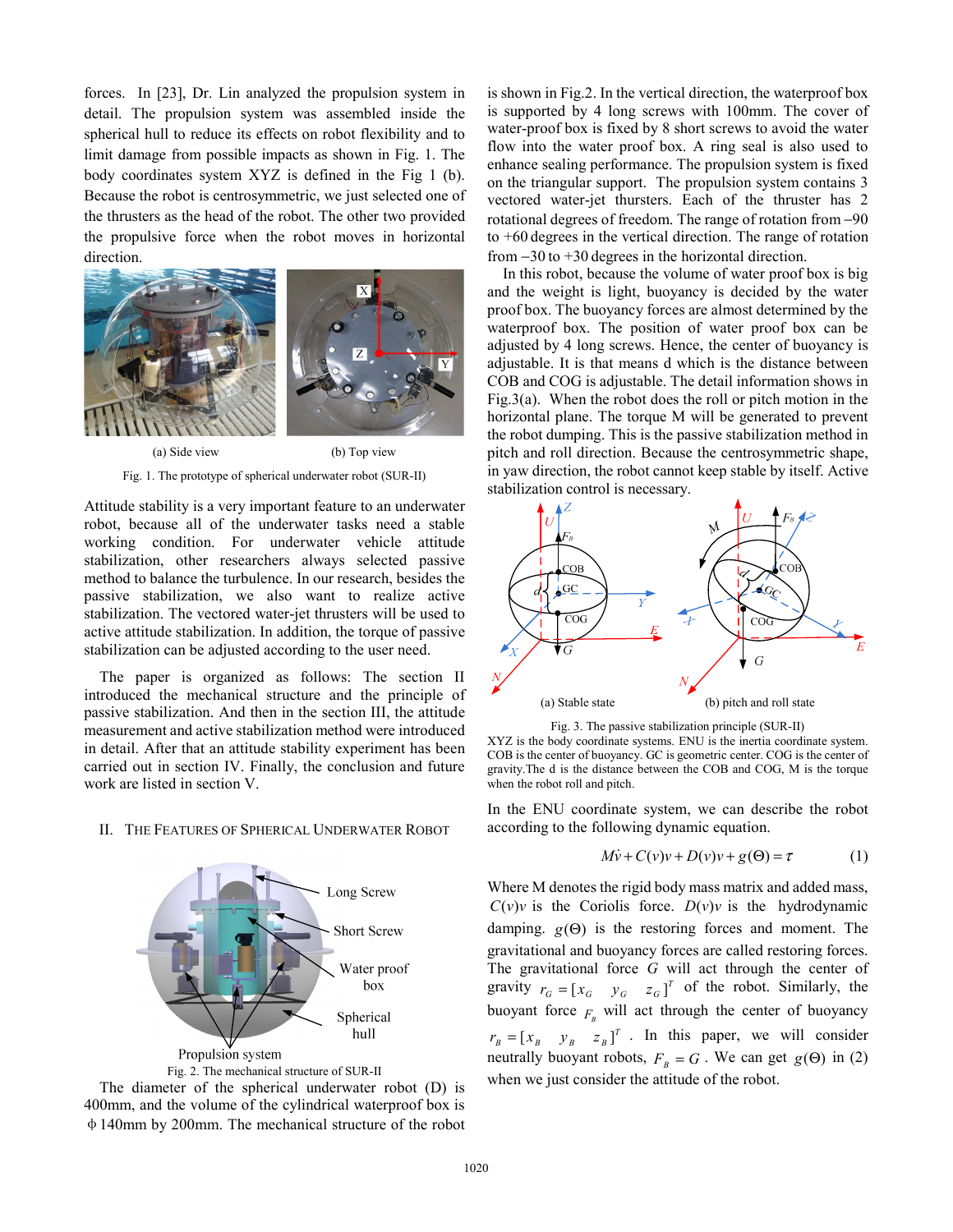$$
g(\Theta) = \begin{bmatrix} (z_G G - z_B F_B) \cos \gamma \sin \theta \\ (z_G G - z_B F_B) \sin \gamma + (x_G G - x_B F_B) \cos \gamma \cos \theta \\ -( (x_G G - x_B F_B) \cos \gamma \sin \theta ) \end{bmatrix}
$$

$$
= G \begin{bmatrix} (z_G - z_B) \cos \gamma \sin \theta \\ ((z_G - z_B) \sin \gamma + (x_G - x_B) \cos \gamma \cos \theta) \\ -( (x_G - x_B) \cos \gamma \sin \theta ) \end{bmatrix}
$$
(2)

Where  $\Theta = [\theta \gamma \psi]^T$  is the attitude angle in ENU coordinate system.

The passive attitude stabilization also has some disadvantages. Because the direction of the gravity and buoyancy is in vertical, the direction of restoring moment can not be changed. But we also need the robot to do some pitch and roll motions. In that case, the restoring moment will become resisting torque. Therefore, restoring moment adjustment is very important to the flexibility of the robot. In this paper, the robot cannot adjust the distance between COG and COB in real time. The restoring moment just can be adjusted off-line. So we should consider the working environment before sending the robot on a mission.

### III. ATTITUDE MEASUREMENT AND STABILIZATION

According to (2), we can know that the attitude angles must be obtained to realize closed-loop control on attitude stabilization. Attitude information contains 3 angles, pitch, roll and yaw.

#### *A. Attitude calculation*

In our previous research [32], we utilized MEMS IMU to realize data collection. The Euler angle algorithm which is the most easy method has been used to calculate the attitude angles  $\Theta = [\theta \gamma \psi]^T$ . The rotating motion of a rigid body can be decomposed into 3 orderly rotational motions in pitch, roll, yaw direction respectively.

$$
C_G^1 = \begin{bmatrix} \cos \psi & -\sin \psi & 0 \\ \sin \psi & \cos \psi & 0 \\ 0 & 0 & 1 \end{bmatrix}
$$
(3)  

$$
C_1^2 = \begin{bmatrix} 1 & 0 & 0 \\ 0 & \cos \theta & \sin \theta \\ 0 & -\sin \theta & \cos \theta \end{bmatrix}
$$
(4)  

$$
C_2^B = \begin{bmatrix} \cos \gamma & 0 & -\sin \gamma \\ 0 & 1 & 0 \\ \sin \gamma & 0 & \cos \gamma \end{bmatrix}
$$
(5)  

$$
C_G^B = C_2^B C_1^2 C_G^1 = \begin{bmatrix} T_{11} & T_{12} & T_{13} \\ T_{21} & T_{22} & T_{23} \\ T_{31} & T_{32} & T_{33} \end{bmatrix}
$$
(6)

Where

 $T_{11} = \cos \gamma \cos \gamma + \sin \gamma \sin \gamma \sin \theta$ 

$$
T_{12} = -\cos\gamma\sin\psi + \sin\gamma\cos\psi\sin\theta
$$

$$
T_{13} = -\sin\gamma\cos\theta
$$

 $T_{21} = \sin \psi \cos \theta$ 

$$
T_{22} = \cos \psi \cos \theta
$$
  
\n
$$
T_{23} = \sin \theta
$$
  
\n
$$
T_{31} = \sin \gamma \cos \psi - \cos \gamma \sin \psi \sin \theta
$$
  
\n
$$
T_{32} = -\sin \gamma \sin \psi - \cos \gamma \cos \psi \sin \theta
$$
  
\n
$$
T_{33} = \cos \gamma \cos \theta
$$

According to (6), we can calculate the attitude information as shown in  $(7)$ .

$$
\begin{cases}\n\theta = \arcsin(T_{32}) \\
\gamma = \arctan(-\frac{T_{31}}{T_{33}}) \\
\psi = \arctan(\frac{T_{12}}{T_{22}})\n\end{cases}
$$
\n(7)

Because non commutativity of the three angles, if the robot wants to a given attitude according to the attitude information, it has to be rotated 3 times orderly. It is so inconvenient to control the robot. In another aspect, the Euler angle algorithm also has singularities.

Due to these two reasons, we want to describe the rotational motion of the robot as one time rotational motion. It means that the robot can be rotated to a goal attitude position just in one time.

## *B. Rotation Vector algorithm*

In this paper, we employed Rotation Vector algorithm to describe the rotational motion of the spherical underwater robot from the original position to a goal position [29-33].

We used quaternion to describe the rotation vector  
\n
$$
Q = q_0 + q_1 \vec{i} + q_2 \vec{j} + q_3 \vec{k}
$$
\n(8)

And we set

$$
\begin{cases}\n q_0 = \cos \frac{\theta}{2} \\
 q_1 = l \sin \frac{\theta}{2} \\
 q_2 = m \sin \frac{\theta}{2} \\
 q_3 = n \sin \frac{\theta}{2}\n\end{cases}
$$
\n(9)

so

$$
Q = \cos\frac{\theta}{2} + (l\vec{i} + m\vec{j} + n\vec{k})\sin\frac{\theta}{2}
$$
  
=  $\cos\frac{\theta}{2} + u\sin\frac{\theta}{2}$  (10)

Where  $\theta$  is the rotation angle and  $u = l\vec{i} + m\vec{j} + n\vec{k}$  is the rotation vector. According to (6), we can get the coordinate transformation matrix  $C_G^B$ .

$$
C_G^B = \begin{bmatrix} q_0^2 + q_1^2 - q_2^2 - q_3^2 & 2(q_1q_2 - q_0q_3) & 2(q_1q_3 + q_0q_2) \\ 2(q_1q_2 + q_0q_3) & q_0^2 - q_1^2 + q_2^2 - q_3^2 & 2(q_2q_3 + q_0q_1) \\ 2(q_1q_3 - q_0q_2) & 2(q_2q_3 - q_0q_1) & q_0^2 - q_1^2 - q_2^2 + q_3^2 \end{bmatrix}
$$
 (11)

In order to calculate the rotation vector, we built the differential equation in (12).

$$
\frac{dQ}{dt} = \frac{1}{2} \omega_B \otimes Q \tag{12}
$$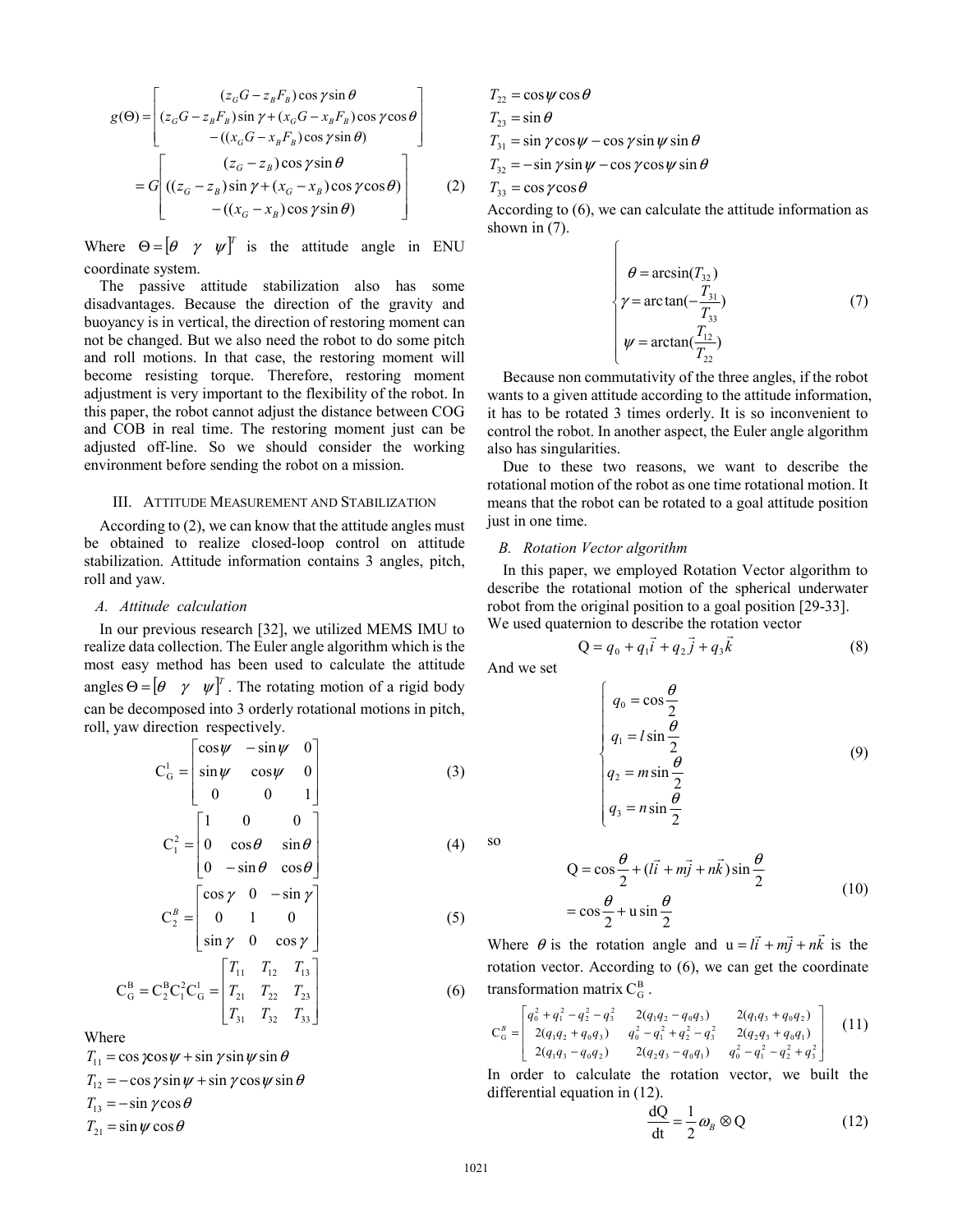Where  $\omega_B$  is the output of IMU. After resolving (12), the rotation vector Q can be obtained.

Based on the rotation vector Q, we can confirm the rotational angle  $\theta$  and the rotational axis u. For the stabilization control, we just adjust the direction and size of the propulsive force to combine a resisting moment in the given plane which is decided by Q. The resisting moment will keep the attitude of the robot.

## IV. EXPERIMENT

A simple underwater experiment is carried out to test the stability of the spherical underwater robot in yaw direction. In yaw direction, the robot restoring moment has no effect on the stability, so we can evaluate the active stabilization performance.

#### *A. Stability in the yaw direction*

As mentioned in the section II, the spherical underwater robot can realize passive stabilization in roll and pitch direction. But in the yaw direction, there is no restoring force and moment to balance the noise from the environment. And due to the spherical hull, the water resistance is also very small in yaw direction. Therefore, the robot can be affected by the external force easily.

The MEMS IMU sensor that has been mentioned in section II is employed to obtain the attitude information. Based on the sensor, the robot can realize active attitude control to overcome the water influence.



Fig.4. Active stabilization experiment with time variables

As mentioned in the section II, the direction of thruster can be controlled in horizontal and vertical direction. In this experiment, we just control the direction of the thruster to adjust the propulsive force and moment. We put the robot in a pool, the robot keeps stable state in a given attitude in yaw direction. And then, we rotated the robot in the yaw direction by hand. The robot detects the angle difference. In order to keep the attitude in the given position, the robot will drive the propulsion system to generate the resisting moment. With the reducing of angle difference, the angle of the thruster will turn

back to reduce the moment in yaw direction. Finally, the robot will stop at the original direction and the propulsion moment will also reduce to 0.

The experimental results (Fig. 5) showed that although the external force and moment made the robot rotate about 90 degrees, the response time of the SUR-II was just 10 seconds. Due to the small water resistance, the robot owned high flexibility.



## V. CONCLUSION AND FUTURE WORK

In this paper, we focused on the passive and active attitude stabilization methods for the spherical underwater robot (SUR-II). To the passive attitude stabilization method, we realized restoring moment adjustment off-line to meet different working environment requirement. We employed 4 long screws to fix the water-proof box and adjust the restoring moment. The attitude angles of the robot had been calculated according to Euler Angle algorithm. But it was not convenient to control the robot directly, because the three angles had non-commutativity. We employed Rotation Vector algorithm to overcome these shortcomings. Finally, we carried out an active stabilization experiment in yaw direction, because there is no storing moment can affect the active attitude stabilization performance. The experiment results showed that even the external force was very strong, the adjustment time was less than 10 seconds.

In the future, we also want to enhance the performance of the attitude stabilization control. For the passive attitude stabilization, a real time restoring moment program is considering to adapt different environment. For the active attitude stabilization, high dynamic motion should be considered both in pitch and roll directions.

#### **ACKNOWLEDGMENT**

This research is supported by Kagawa University Characteristic Prior Research Fund 2012.

#### **REFERENCES**

[1] R. Panish and M. Taylor, "Achieving High Navigation Accuracy Using Inertial Navigation Systems in Autonomous Underwater Vehicles", *Proceedings of OCEANS'11 IEEE Santander Conference*, pp. 1-7, 2011.